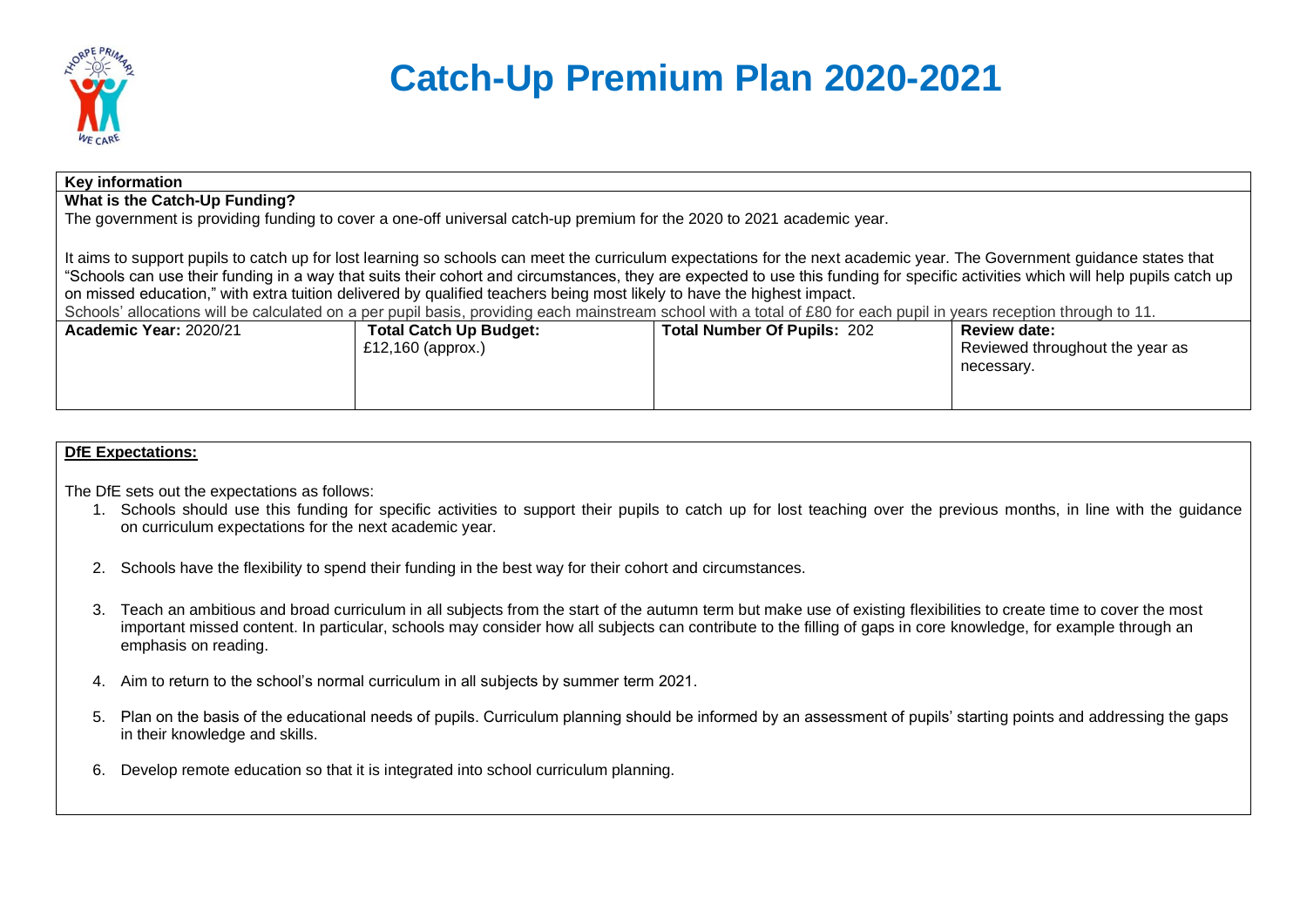#### **Three -Tiered Approach:**

# **Teaching:**

Explicit teaching **Scaffolding** Cognitive and Metacognitive strategies Remote learning CPD Flexible grouping

# **Targeted Support**

1:1 & Small group tuition/Intervention Additional adult support Academic tutoring (NTP) SEND Support Specific subject catch up programmes.

# **Wider Strategies:**

Pupils Social Emotional and Behaviour Needs Social Emotional Learning Curriculum Attendance

Communication and support practices with parents and stakeholders

# **Transition to long term curriculum:**

Curriculum review undertaken at appropriate level in relation to

Key concepts clarified and sequentially planned.

Curriculum reflection established in academy

planning

## **Teaching:**

High quality Teaching for all: It is acknowledged that children who have access to high quality teaching, make good progress and meet curriculum expectations. This is true whether the teaching is classroom based or done via remote learning. It is our intention to use our own Teaching staff for Catch-Up and Remote Learning to ensure our children have access to the highest quality.

**Supporting remote learning:** High quality teaching can still happen remotely via Google Classrooms. "Focusing on high-quality remote learning will always be valuable for pupils. Planning for a well implemented remote learning strategy can be effectively combined with revisiting homework policies and related approaches to fostering independent learning." We acknowledge the research conducted by the EEF that states, "Approaches to remote learning vary widely and have different strengths and weaknesses. For example, games for learning were found by the EEF to have a high impact on vocabulary learning in languages. Likewise, using technology to support retrieval practice and self-quizzing can help pupils retain key ideas and knowledge, but is not a replacement for other forms of assessment. At Thorpe Primary School, we will continue to use programs such as Spelling Shed and TT Rockstars.

## **Targeted Academic Support:**

**Catch Up Sessions:** These sessions will be aimed at children from Reception to Year 6. The number of weeks; the size of the teaching group and time of the session will vary dependent on the age group and aim of the session. These sessions are subject to change in accordance with formative and summative assessment of the children.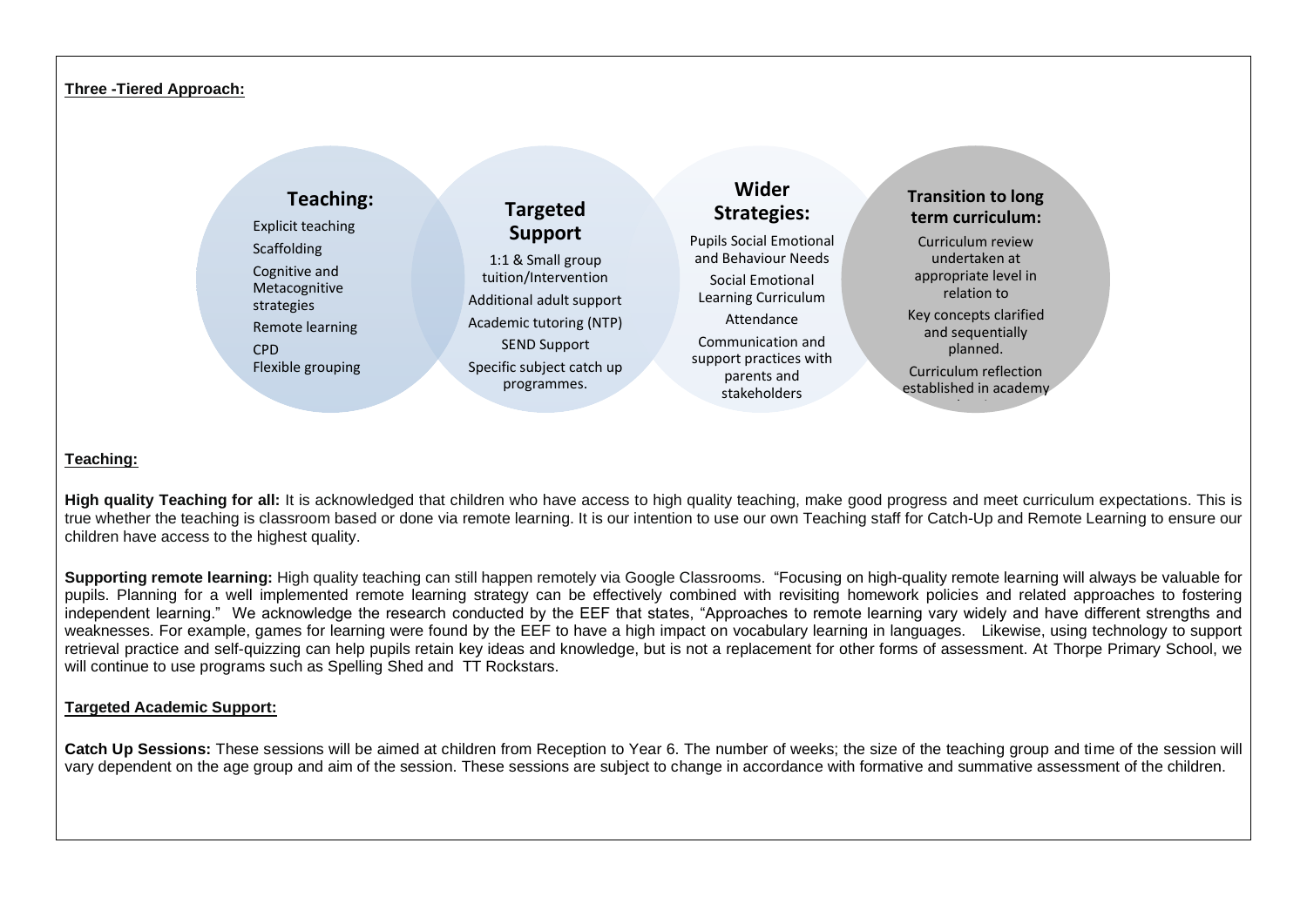## **Wider Strategies:**

### **Supporting pupils social, emotional and behavioural needs:**

Understandably, the impact of Covid-19 closures means many schools are revisiting their approach, to secure support in readiness for this new school year. "Many schools will be satisfied that their existing PHSCE curriculum offers an excellent starting point to be responsive to pupils' social and emotional needs after lengthy school closures. Schools need to carefully weigh the pros and cons of bespoke SEL approaches and bought-in programmes, considering cost, training requirements and teachers' capacity for implementation."

Thorpe Primary will conduct a 'Well Being' assessment provided by GL Assessment. These will allow staff to plan interventions, which focus on well-being as well as academic subjects.

Our plan below outlines our intentional spend with a rationale accompanying each decision.

| <b>Strategy or</b><br><b>Intervention</b>                                         | Rationale for this choice<br>including EEF guidance                                                                                                          | Implementation                                                                                                                                                                                                                                                                                                             | <b>Expected Impact</b>                                                                                                                               | <b>Predicted Cost</b> |
|-----------------------------------------------------------------------------------|--------------------------------------------------------------------------------------------------------------------------------------------------------------|----------------------------------------------------------------------------------------------------------------------------------------------------------------------------------------------------------------------------------------------------------------------------------------------------------------------------|------------------------------------------------------------------------------------------------------------------------------------------------------|-----------------------|
| <b>GL PASS Tool</b>                                                               | "Interventions might focus on<br>other aspects of learning, such as<br>behaviour or pupils' social and<br>emotional needs."                                  | Children will complete a baseline<br>assessment. Data will be analysed<br>and strategies/actions<br>implemented.                                                                                                                                                                                                           | An improvement in the end of year<br>data. Key children have made<br>progress in their learning.                                                     | £500                  |
| KS1 Reading<br>Assessment (NFER)                                                  | "Effective intervention follows<br>assessment which can be used to<br>ensure that support is well-<br>targeted and to monitor pupil<br>progress."            | The assessment data will identify<br>gaps in individuals' knowledge.<br>Appropriate reading interventions<br>will then be used to target the<br>gaps.                                                                                                                                                                      | Gaps in learning will be addressed<br>through regular focussed<br>intervention and Quality First<br>Teaching.                                        | £400                  |
| Invest in additional<br>technology - IPADs<br>and software for<br>remote learning | "Technology has the potential to<br>increase the quality and quantity<br>of practice that pupils undertake,<br>both inside and outside of the<br>classroom." | Use these for interventions and to<br>support the computing curriculum.<br>All class pages on Google<br>Classrooms will be set up with<br>access to TT rock stars, WRMH<br>and Spelling Shed. These will be<br>available throughout the year for<br>children self-isolating as well as in<br>school for computing lessons. | Children and staff will have greater<br>access to a range of hardware to<br>enable groups and classes to use<br>online software to support learning. | £6300<br>£300         |